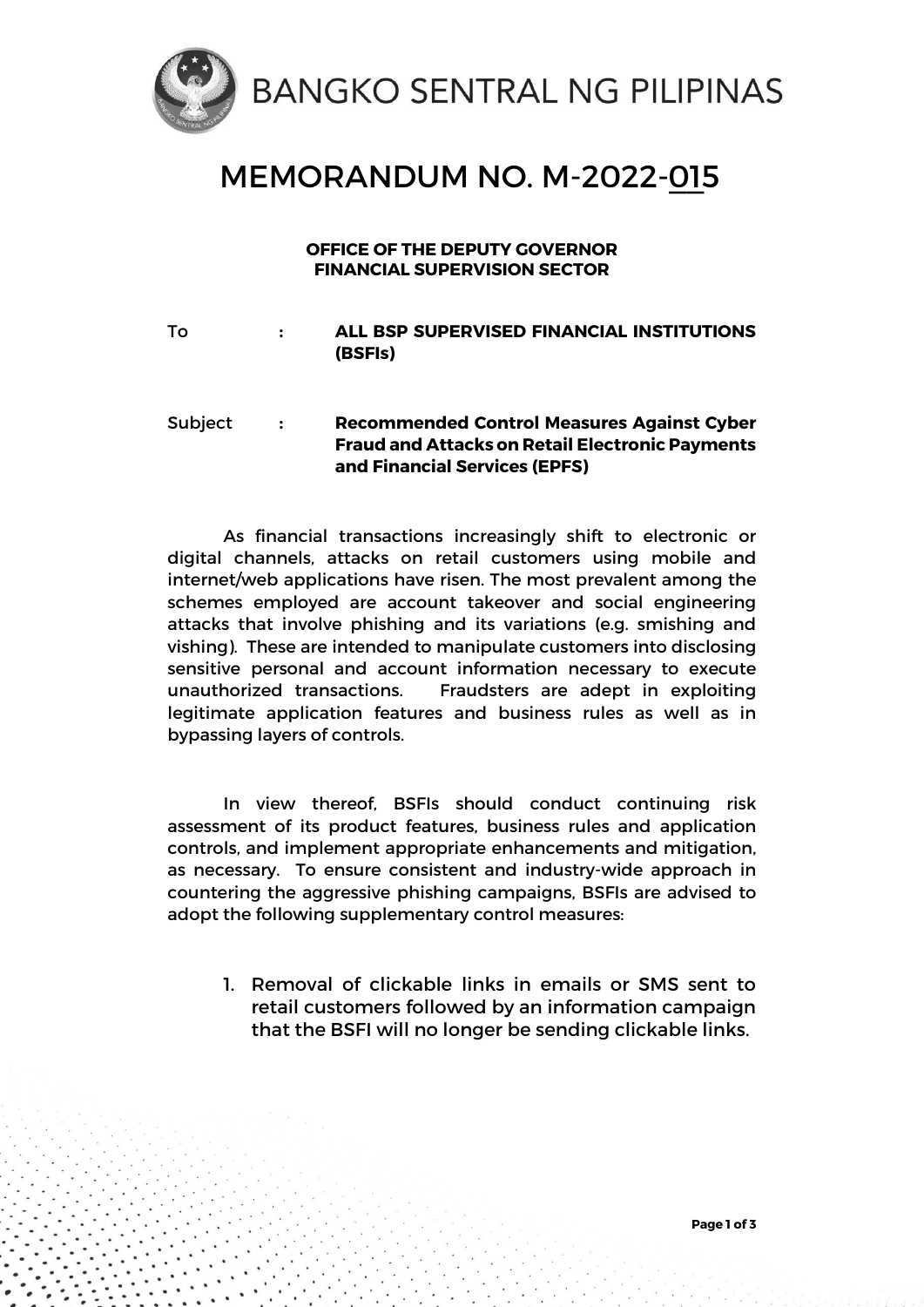- 2. Customer notification through existing mobile or email registered with the BSFI whenever there is a request to change a customer's mobile number, email address, or account credentials.
- 3. After the conduct of a thorough risk analysis and assessment, the implementation of the following controls:
	- a. Mandatory fund transfer transaction notification to customers through SMS and/or email for transactions exceeding a predefined amount;
	- b. Holding period or delay before activation of a new soft token on a mobile device; and
	- c. Cooling-off period before the implementation of requests for key account changes such as those for the mobile number and email address.
- 4. Personalized SMS/Email OTP messages for device registration, fund transfer, and profile update, among others,
- 5. Restriction to any BSFI officer or representative from manually obtaining or inquiring about critical authentication information such as customer password and/or one-time password/pin (PIN).
- 6. Creation of dedicated and well-resourced customer assistance teams that deal with feedback on potential fraud cases on a priority basis.
- 7. Conduct of regular customer education campaigns against online scam and phishing schemes with mechanisms to monitor their effectiveness and relevance; and
- 8. Adoption of strong fraud surveillance mechanisms to ensure prompt responses in dealing with the growing threat of online scams.

The above recommendations are consistent with the risk-based approach espoused under existing regulations on IT risk management and financial consumer protection frameworks. These should supplement existing security controls including multi-factor authentication (MFA) implementation, calibration of fraud management system rules and parameters, conduct of threat hunting exercises, and takedown of phishing sites, among others.